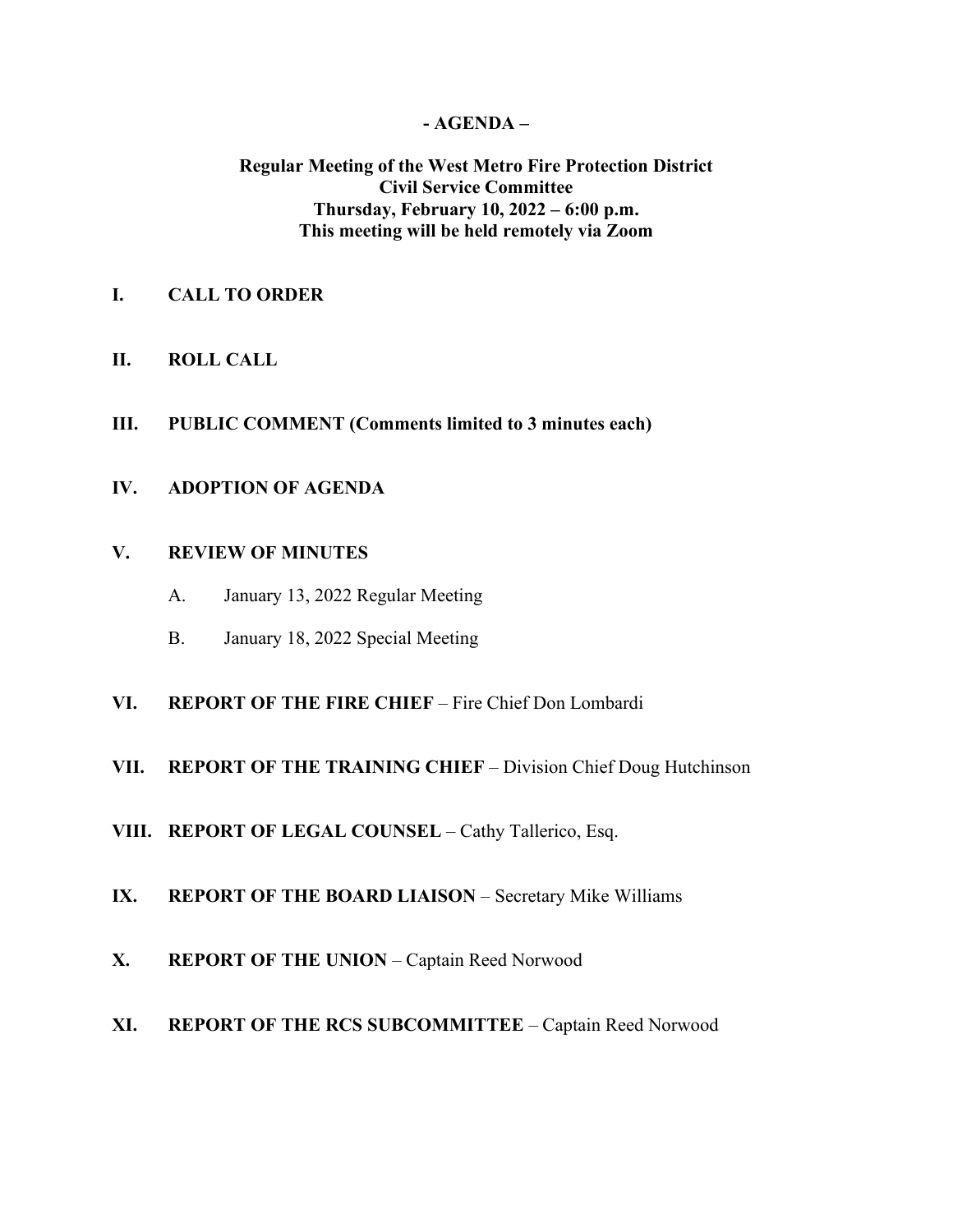## **XII. FINANCIAL REPORT –** Division Chief Doug Hutchinson

A. Budget Review

## **XIII. OLD BUSINESS**

- A. 2022 Captain Promotional Exam
	- 1. Ratify Scores
	- 2 Establish Eligibility Register
- B. 2022 3<sup>rd</sup> Grade Developing Firefighter Written Exam (2021-01)

## **XIV. NEW BUSINESS**

A. Certify the Top Four Names from the Eligibility Register for the Rank of Captain, the Top Five Names from the Eligibility Register for the Rank of Lieutenant, and the Top Five Names from the Eligibility Register for the Rank of Engineer

# **XV. OTHER MATTERS**

## **XVI. EXECUTIVE SESSION**

## **XVII. ADJOURNMENT**

## **XVIII.ANNOUNCEMENTS**

| February 15, 2022 | 6:30 p.m., Board of Directors Meeting, 433 S.<br>Allison Parkway, Lakewood, CO      |
|-------------------|-------------------------------------------------------------------------------------|
| March 10, 2022    | 6:00 p.m., Civil Service Committee Meeting, 433 S.<br>Allison Parkway, Lakewood, CO |
| March 15, 2022    | 6:30 p.m., Board of Directors Meeting, 433 S.<br>Allison Parkway, Lakewood, CO      |
| April 14, 2022    | 6:00 p.m., Civil Service Committee Meeting, 433 S.<br>Allison Parkway, Lakewood, CO |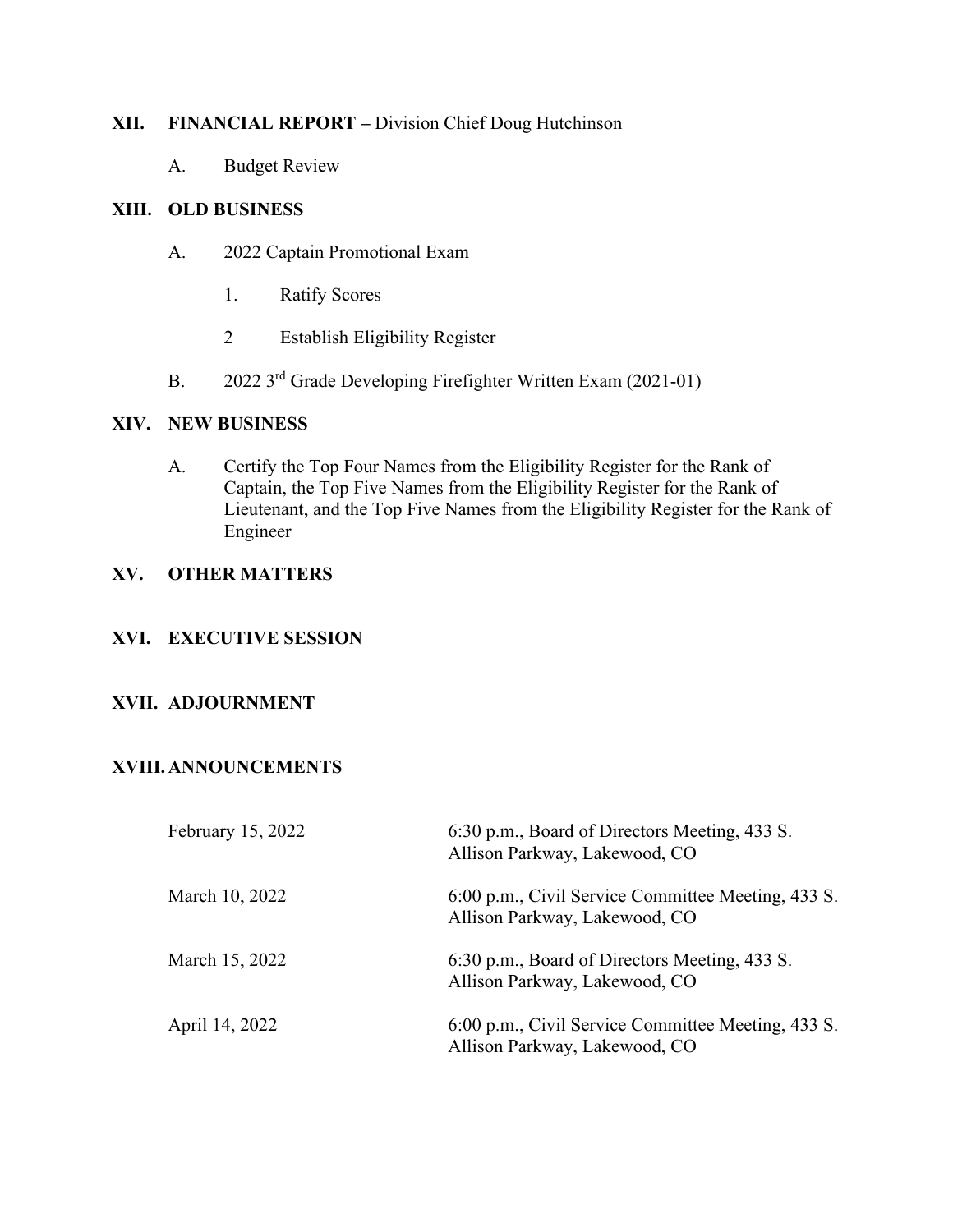| April 19, 2022     | 6:30 p.m., Board of Directors Meeting, 433 S.<br>Allison Parkway, Lakewood, CO      |
|--------------------|-------------------------------------------------------------------------------------|
| May 7, 2022        | 11:00 a.m., Colorado Fallen Firefighters Foundation<br>Memorial, Lakewood, CO       |
| May 12, 2022       | 6:00 p.m., Civil Service Committee Meeting, 433 S.<br>Allison Parkway, Lakewood, CO |
| May 17, 2022       | 6:30 p.m., Board of Directors Meeting, 433 S.<br>Allison Parkway, Lakewood, CO      |
| June 9, 2022       | 6:00 p.m., Civil Service Committee Meeting, 433 S.<br>Allison Parkway, Lakewood, CO |
| June 21, 2022      | 6:30 p.m., Board of Directors Meeting, 433 S.<br>Allison Parkway, Lakewood, CO      |
| July 14, 2022      | 6:00 p.m., Civil Service Committee Meeting, 433 S.<br>Allison Parkway, Lakewood, CO |
| July 19, 2022      | 6:30 p.m., Board of Directors Meeting, 433 S.<br>Allison Parkway, Lakewood, CO      |
| August 11, 2022    | 6:00 p.m., Civil Service Committee Meeting, 433 S.<br>Allison Parkway, Lakewood, CO |
| August 16, 2022    | 6:30 p.m., Board of Directors Meeting, 433 S.<br>Allison Parkway, Lakewood, CO      |
| September 8, 2022  | 6:00 p.m., Civil Service Committee Meeting, 433 S.<br>Allison Parkway, Lakewood, CO |
| September 20, 2022 | 6:30 p.m., Board of Directors Meeting, 433 S.<br>Allison Parkway, Lakewood, CO      |
| October 13, 2022   | 6:00 p.m., Civil Service Committee Meeting, 433 S.<br>Allison Parkway, Lakewood, CO |
| October 18, 2022   | 6:30 p.m., Board of Directors Meeting, 433 S.<br>Allison Parkway, Lakewood, CO      |
| November 10, 2022  | 6:00 p.m., Civil Service Committee Meeting, 433 S.<br>Allison Parkway, Lakewood, CO |
|                    |                                                                                     |